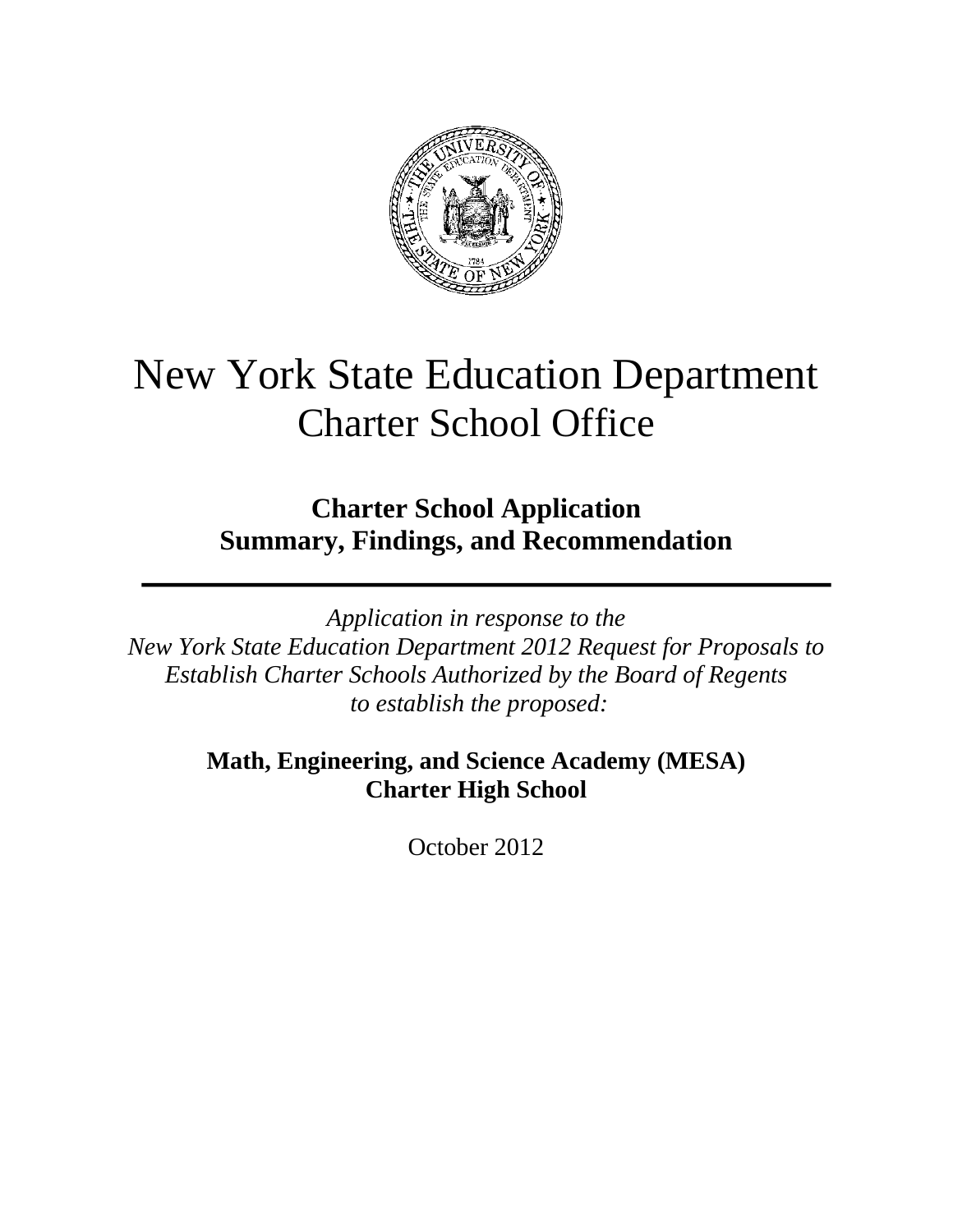| <b>Name of Charter School</b>                                                      | Math, Engineering, and Science Academy (MESA)<br><b>Charter High School</b>                                                                                                                                                                                                                                                                                                                |  |  |  |
|------------------------------------------------------------------------------------|--------------------------------------------------------------------------------------------------------------------------------------------------------------------------------------------------------------------------------------------------------------------------------------------------------------------------------------------------------------------------------------------|--|--|--|
| <b>Lead Applicant(s)</b>                                                           | Arthur Samuels and Pagee Cheung                                                                                                                                                                                                                                                                                                                                                            |  |  |  |
| <b>District of Location</b>                                                        | Brooklyn, CSD 32                                                                                                                                                                                                                                                                                                                                                                           |  |  |  |
| <b>Opening Date</b>                                                                | Summer/Fall 2013                                                                                                                                                                                                                                                                                                                                                                           |  |  |  |
| <b>Projected Charter Term</b>                                                      | November 5, 2012 – June 30, 2018                                                                                                                                                                                                                                                                                                                                                           |  |  |  |
| <b>Management Company</b>                                                          | None                                                                                                                                                                                                                                                                                                                                                                                       |  |  |  |
| <b>Partners</b>                                                                    | None                                                                                                                                                                                                                                                                                                                                                                                       |  |  |  |
| <b>Facility</b>                                                                    | Seeking public co-location space                                                                                                                                                                                                                                                                                                                                                           |  |  |  |
| <b>Projected Enrollment and</b><br><b>Grade Span during</b><br><b>Charter Term</b> | Opening with 125 students in grade 9 in 2013-2014; growing up to 500<br>students in grades 9 through 12 in 2017-2018.                                                                                                                                                                                                                                                                      |  |  |  |
| <b>Maximum Enrollment</b><br>and Grade Span                                        | 500 students in grades 9 through 12                                                                                                                                                                                                                                                                                                                                                        |  |  |  |
| <b>Mission Statement</b>                                                           | "Math, Engineering, and Science Academy (MESA) Charter High School will<br>provide a rigorous education that equips each student with the ability to<br>succeed in college and in life. MESA students will develop a passion for<br>science, technology, engineering, and mathematics and, through a<br>comprehensive college readiness program, critical thinking and self-<br>advocacy." |  |  |  |

**Summary of the Proposed Math, Engineering, and Science Academy (MESA) Charter High School**

The intent of the Math, Engineering, and Science Academy Charter High School (MESA) is to graduate students who will have internalized the connection between academic excellence, perseverance, and success in college and in life. Accordingly, each aspect of the MESA Charter School design is built around enhancing academic rigor and promoting student learning.

Key elements of the school's design include:

- *Standards-Referenced Grading*: MESA's Standards-Referenced Grading (SRG) system focuses exclusively on student mastery of learning goals measured through multiple forms of formative and summative assessments. Students will become accustomed to tracking their own progress on assessments and empowered to take ownership of their performance.
- *Universal Design for Learning*: MESA will utilize Universal Design for Learning (UDL), which is described in the application as a set of principles that provides teachers with a structure to develop instruction to meet the needs of a diversity of learners. UDL incorporates three features: multiple means of representation of material to students, multiple means of action and expression, and multiple means of engagement. The aspect of choice embedded in UDL planning empowers students to find aspects of classroom content that interest them, and to approach learning from a place of strength, which is particularly beneficial for students with disabilities and English language learners.
- *STEM Block*: Twice per week, students will have a double period of Science, Technology, Engineering, and Mathematics or (STEM). This block provides an inquiry-based complement to core Math and Science courses. The kinesthetic nature of this allotted time allows STEM subjects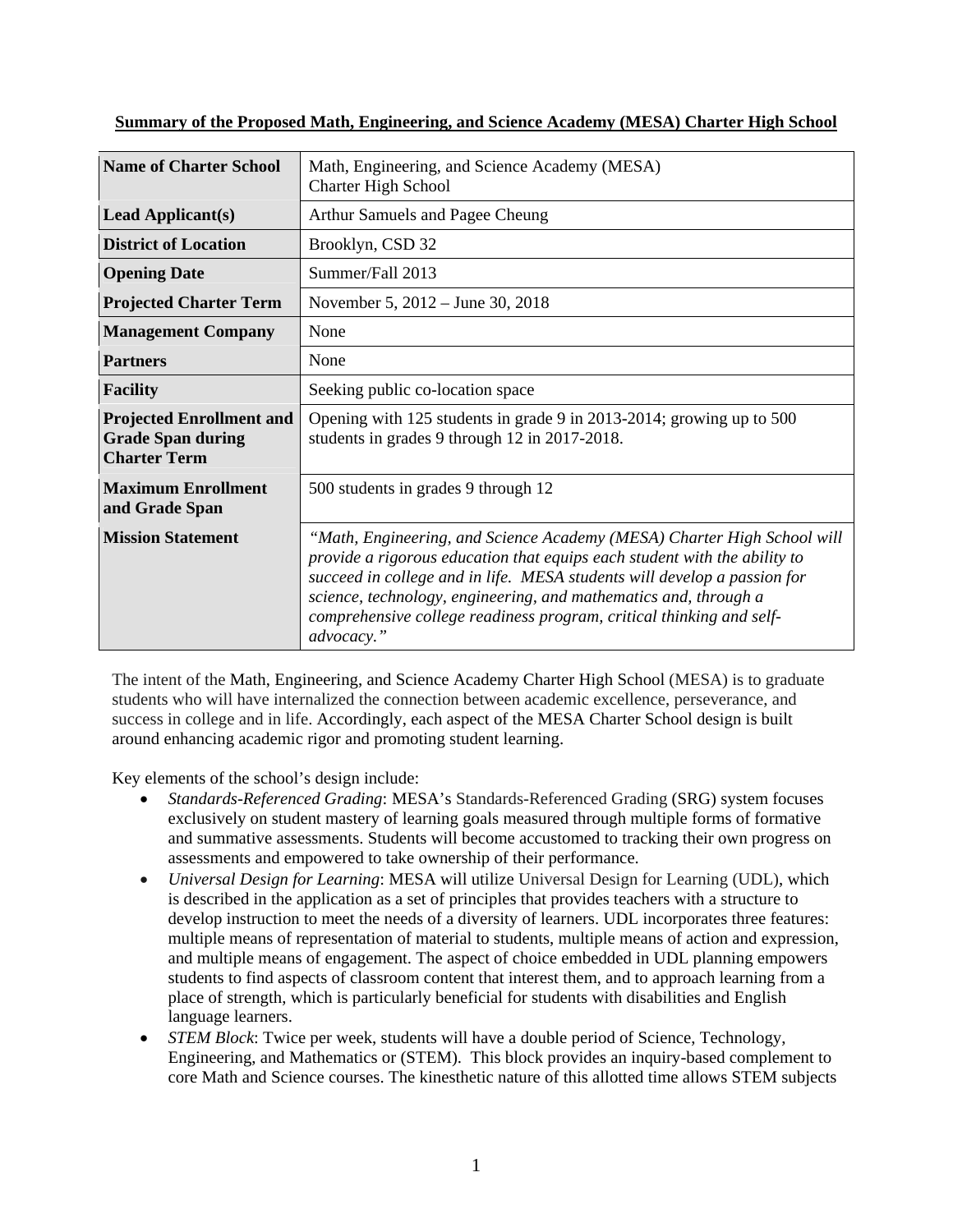to be more accessible to students who have not yet developed the language or computational skills to navigate traditional textbook- and classroom-based learning.

- *College Bound*: College Bound is a project-based course designed to increase college awareness and readiness. The course provides an opportunity to explicitly teach students throughout their four years of high school the difference between meeting minimum high school graduation requirements and the high standards of achievement required to be a candidate for a four-year college. MESA will provide dedicated college counselors for grade 11 and grade 12 students as well as an alumni counselor to support graduates through college.
- *9th Grade Writing Seminar*: Understanding the literacy gaps of most incoming grade 9 students, every MESA freshman will take a 9th Grade Writing Seminar that focuses on building basic arguments through writing. The Writing Seminar will teach basic spelling, sentence structure, writing conventions, and grammar.
- *Advisory*: MESA will incorporate Advisory four mornings per week. Advisories will be structured around common core anchor standards in speaking, listening and writing, allowing students to develop these skills in a safe, supportive, and structured environment. These skills are important not just in terms of strengthening English fluency, but also in boosting student confidence and self-esteem, and building relationships with peers and teachers. Topics covered in Advisory will revolve around ethics and character development.
- *Intersessions*: In February, April and July, MESA will hold four, day-long Intersessions. During these times, voluntary programming such as academic remediation and enrichment, or job and internship opportunities will be offered. Teachers will staff one Intersession per year creating intimate, creative, and fun programming allowing for higher levels of student engagement and understanding.
- *Common Planning Time*: Early release of students on Wednesdays will provide teachers with three hours of professional development (PD) and common planning time each week. MESA will have four full PD days and three full grading days at the end of each trimester.
- *Instructional Coaching*: The Principal is the instructional leader of the school, and will provide feedback to teachers. In addition, MESA also intends to employ Instructional Coaches to provide developmental, formative feedback. The coaches will observe every teacher weekly at minimum, and debrief with those teachers to promote high-quality planning, classroom management, delivery of instruction, and assessment. Instructional Coaches will also work closely with the Principal to develop support plans for developing teachers, and to help teachers understand and successfully implement the highly effective techniques of SRG and UDL.
- *Supplemental Instruction:* Students with diagnostic test scores in Math that indicate a need for additional remediation will be assigned to Math tutoring after school once per week from 4:30 PM to 5:30 PM. Two STEM teachers will work with students in small groups of five. In addition, the school will provide tutoring for all students after school on Mondays, Tuesdays, and Thursdays.

The MESA school calendar consists of 187 days of instruction, divided into three trimesters during the school year. On Mondays, Tuesdays, Thursdays and Fridays, the instructional day will begin at 9:00 a.m. with a 27-minute advisory followed by seven 52-minute academic periods with the day concluding at 4:30 p.m. On Wednesdays, students will have seven 35-minute academic periods allowing for an early release at 1:33 p.m. Teachers will stay until 5:15 p.m. on Wednesday for planning and professional development.

Prior to opening for instruction, teachers will attend a twelve-day professional development program referred to as the Summer Institute. All grade 9 students and newly-admitted grade 10 students will attend the Summer Vista**,** a one week summer program during which the school administers diagnostic testing, provides students with an orientation to the school environment, and offers targeted remedial instruction.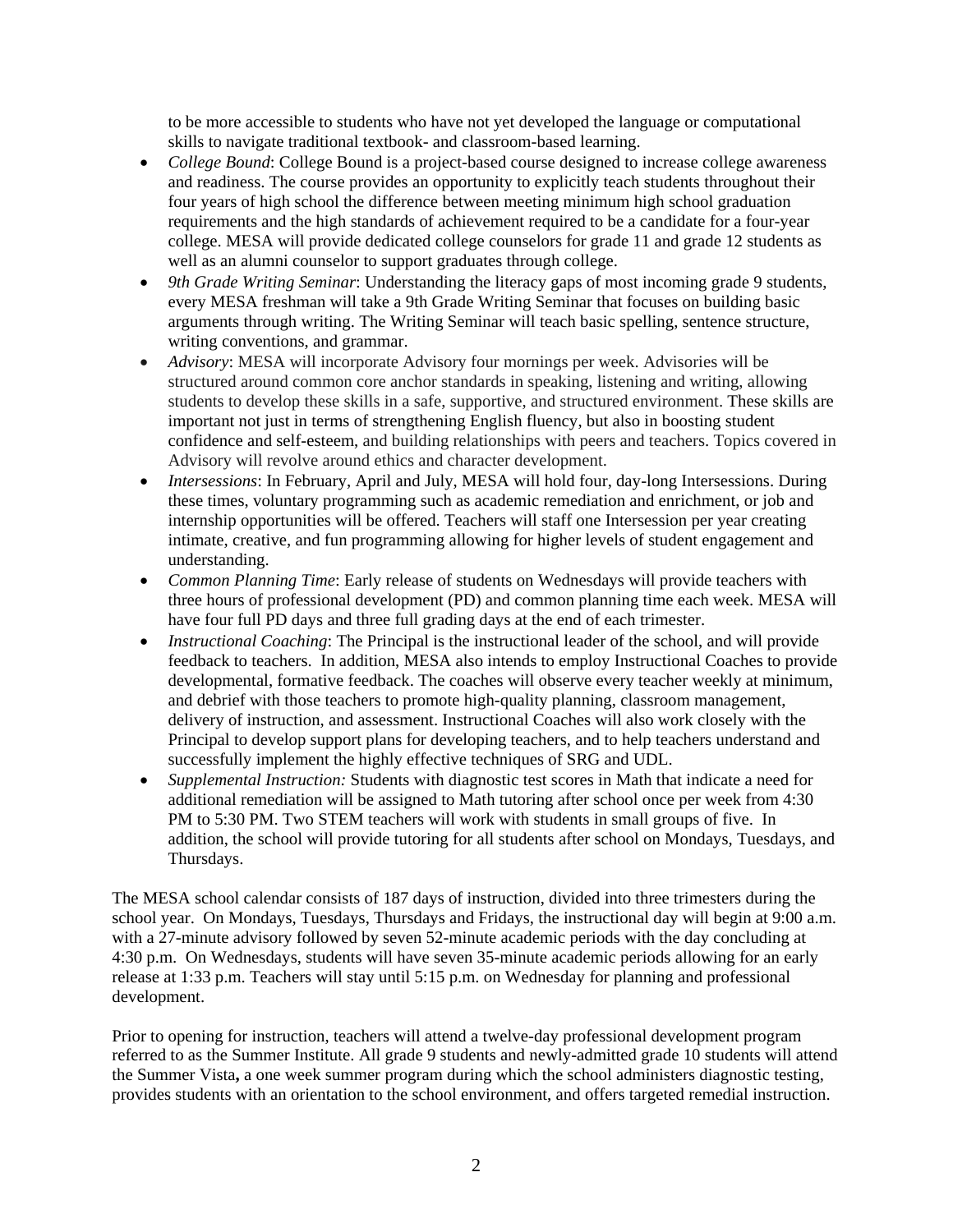Students will be released at 1:33 p.m. on these days, allowing teachers to use the afternoon to finalize planning and participate in professional development.

In accordance with the Common Core State Standards (CCSS), MESA has set high learning standards and selected curricula "to prepare students to master the skills and understandings required for college and career readiness." For each subject in which the school feels the existing curriculum does not meet or exceed these standards, the Principal will work intensively with curriculum specialists during the preopening period to adapt and amend the curriculum through the lens of the CCSS.

For English Language Arts, MESA will utilize McDougal Littell's *Write Source* curriculum in ELA for grades 9 through 12 making modifications as needed to align with the CCSS. MESA will supplement the curriculum and focus on increasing text complexity, student exposure to expository and informational texts, and expanding students' academic vocabulary, which are key components of the CCSS for literacy.

MESA will teach Integrated Algebra, Geometry, Algebra II/Trigonometry, and Pre-Calculus using the CCSS-aligned *University of Chicago School Mathematics Project (UCSMP)* curriculum. Beginning in year four, MESA will offer AP Calculus to students who demonstrate skills and abilities to succeed in the course. Students will also have the opportunity to take Statistics, Combinatorics, and other math courses through CUNY's *College Now* program.

MESA has selected Holt McDougal Littell's *Living Environment*, *Earth Science*, *World of Chemistry*, and *Physics* as its science curriculum based on its compatibility with UDL, clarity of content, and an inquirybased, exploratory approach to foster investment in the scientific process and thinking. To maximize the rigor and quality of our science program, MESA will also adopt the principles of the newly released Next Generation Science Standards (NGSS). MESA will offer AP Biology to 12<sup>th</sup> grade students who demonstrate skills and abilities to succeed in the course. Students will also have the opportunity to take Molecular Biology, Environmental Science, and other science courses through CUNY's College Now program.

The curriculum design for the STEM Block is driven by teacher and student interest. Students will constructively form connections to and build learning upon content in their core Math and Science courses by collaborating with partners and small groups going through the extended process of inquiry in response to a complex question, problem, or challenge. In a course called the Physics of Sports, for example, students will perform physical experiments to answer such questions as *"How do the laws of gravity affect a skateboarder's kick-flip?"* In a course called Money Math, students will compete in a stock market game which involves analyzing trends to answer the question *"How can we outsmart the stock market with linear regression and statistics?"* Engineering and technology components of STEM education that are often overlooked according to the Next Generation Science Standards will be emphasized.

MESA teachers will use assessments in its many forms to revise pacing, differentiate lessons, remediate skills or content, group students, select students for interventions, assess professional growth and progress, and communicate with students, parents, and families. The Principal will use assessments to design, review, and revise curriculum, evaluate teachers and instructional methods, and make decisions about PD and assess its efficacy. Assessment data will also be used to inform decisions about student promotion and determine school progress towards student achievement goals.

MESA teachers will use summative assessments at the end of units of study in a variety of different forms, including written exams, group projects, oral and visual presentations, laboratory reports, among other performance tasks. Students will also take benchmark Interim Assessments at the end of each trimester and at the end of the academic year. These assessments will be aligned with both New York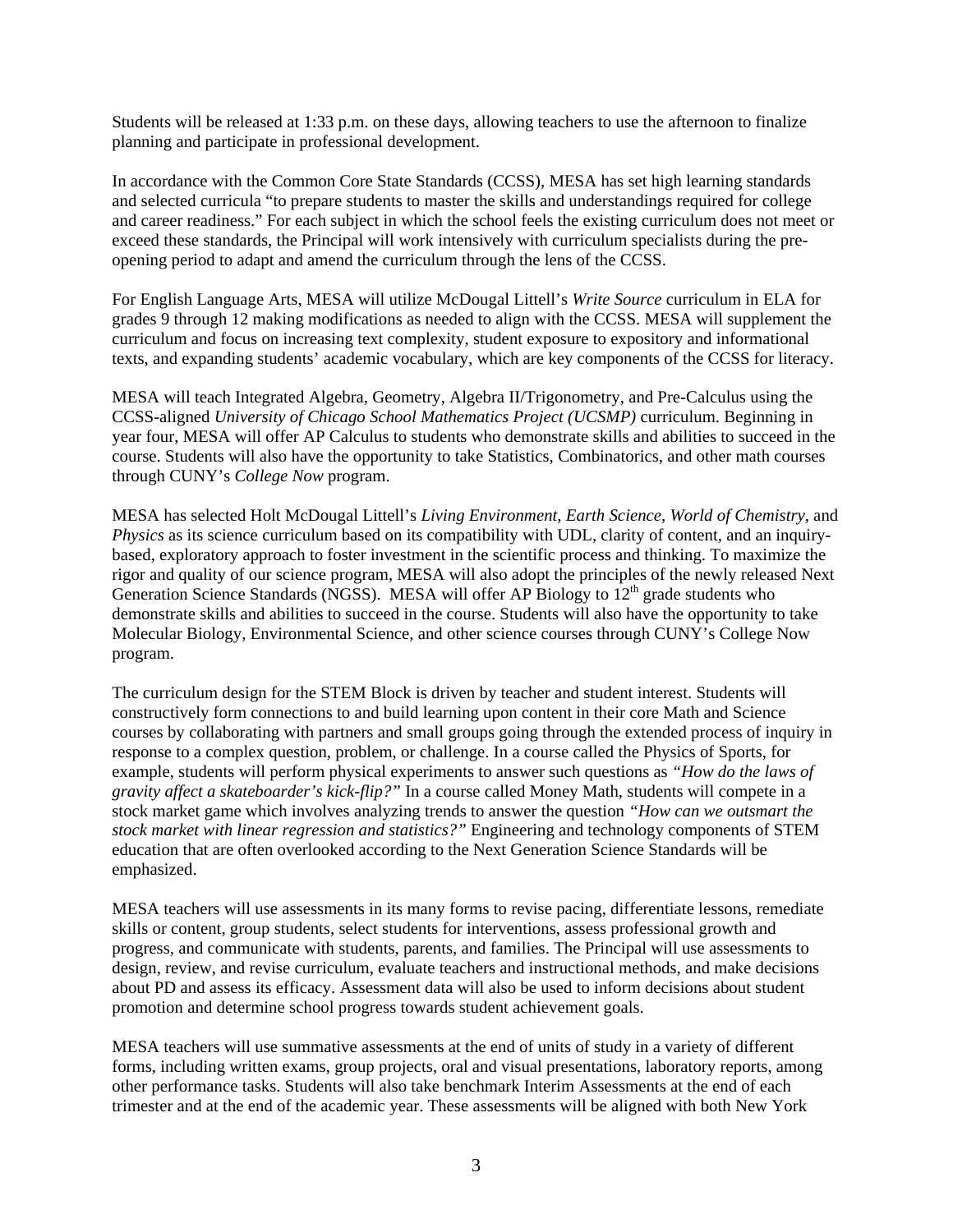State Standards (NYSS) and CCSS and allow the school leaders and teachers to identify and address gaps in student learning. This may result in, but is not limited to, after school tutoring and adjustments to and differentiation of instruction to best address identified gaps. Using summative data, teachers will work in department teams during the Summer Institute to facilitate discussions about vertical alignment of curriculum and assessment across grade levels.

If a student has a Regents Exam that corresponds to a course, the Regents Exam will be taken in place of a MESA-created end of year exam. To ensure preparedness for the exams in both content knowledge and test-taking stamina, MESA will institute three days of mock Regents Exams in May and June.

MESA teachers will review all diagnostic assessment data from the Summer Vista at length during their pre-opening professional development in August and create a data profile for the incoming cohort to identify areas of strength and skills deficits and those students who may be at-risk of academic failure. This information, along with the previous year's state test data and other available data, will also be used to make necessary adjustments to curricular frameworks, to create groups for academic interventions, and to develop instructional targets for the coming year.

At the conclusion of each year, *TerraNova* assessments will be used to measure higher-order thinking skills as well as basic and applied skills in ELA and math. These assessments generate norm-referenced achievement scores, criterion-referenced objective mastery scores, and performance-level information that can be used to assess the school's academic program. This suite of exams will be used to measure student growth.

MESA Charter High School will also collect baseline data of college readiness skills of incoming 9th grade students through a multi-faceted performance assessment that will include interviews, written responses, and problem solving. The assessment will be administered in conference sessions in tandem with the math and ELA diagnostics. The assessment will gather data on communication skills, study habits, perseverance, attitude towards school, and learning styles. This similar assessment will be administered at the conclusion of students' senior year in order to measure growth in the college readiness domains.

The applicant group has engaged in rigorous, ongoing efforts of outreach to inform and solicit input from the CSD 32 community regarding how the proposed MESA Charter High School intends to address the educational and programmatic needs of students. The applicant group held a number of community forums, distributed informational brochures in various locations throughout the community, made presentations to community based organizations and local public school officials, met with members of State and local legislatures, and invited the public to comment via the proposed school's website, email address, or phone. The applicant group has considered community feedback in its school design. For example, MESA incorporated speaking and listening opportunities in the advisory program in response to suggestions that English language learners needed more such opportunities.

The draft Admissions and Enrollment Policies submitted with the application establish enrollment preferences for English language learners in accordance with the NYS Charter Schools Act. At a minimum, a percentage of the seats equal to the enrollment target set by New York State for English language learners will be set aside for English language learners. For example, if the enrollment target set for a charter school in CSD 32 is 12%, MESA will set aside 12% of its 9th grade seats aside for English language learners.

In addition to lead applicants Mr. Samuels and Ms. Cheung, the planning team consists of eight individuals, all identified as members of the school's initial board of trustees. Four other individuals are named in the application as advisory board members, who will provide expert guidance and advice to the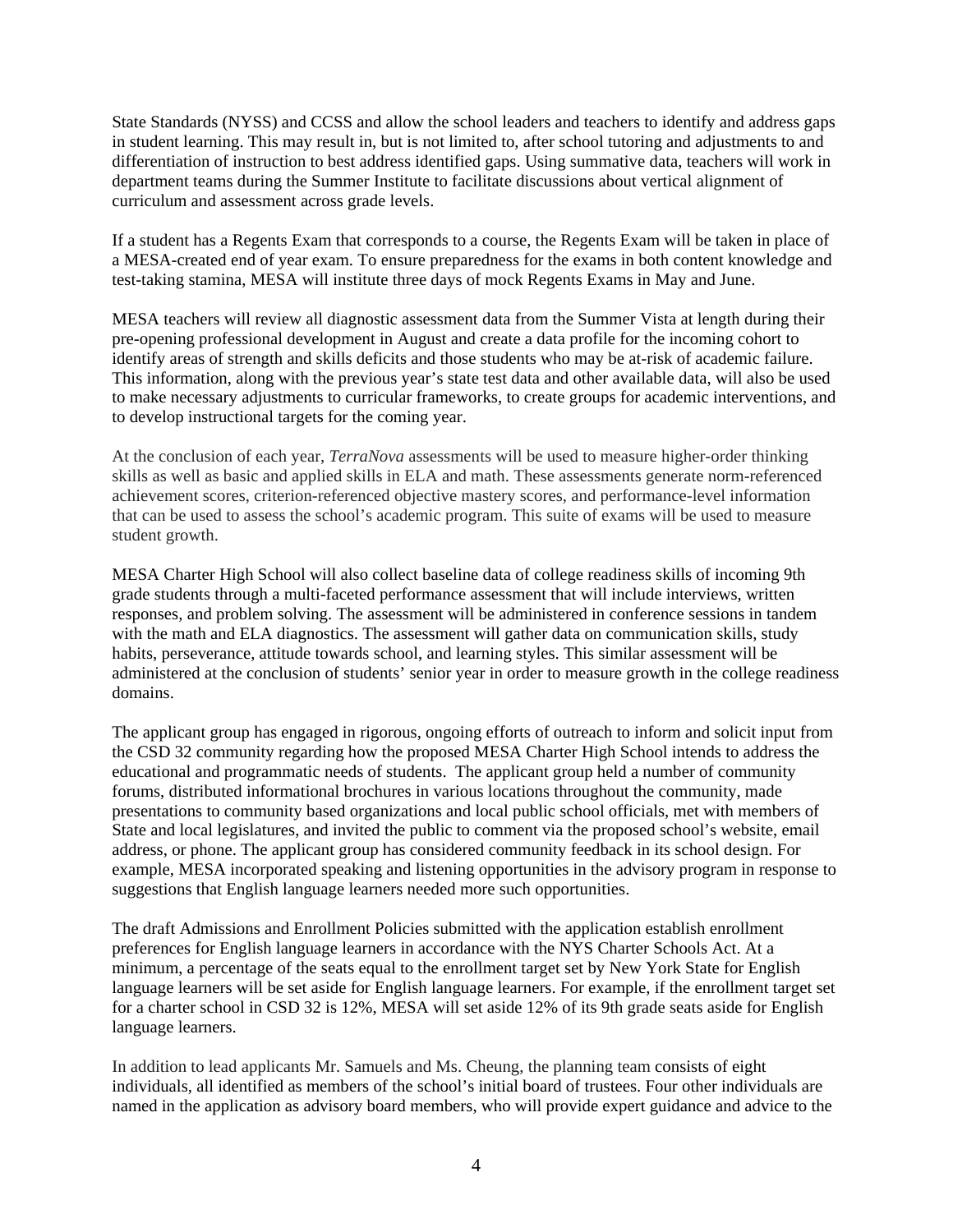board and school leaders. Subsequent to the submission of the full application, two of these individuals agreed to join the school's founding board, bringing the total number of initial trustees to ten. One founding board member intends to serve only throughout the pre-opening period and will transition to the advisory board after the school opens. A School Trustee Background Information form, Statement of Assurance and resume or curriculum vitae was provided for each of the ten individuals who will compose the school's initial board of trustees. As required, the applicant group has provided a set of draft by-laws and a draft code of ethics.

The ten proposed initial members of the board of trustees are described below:

- **Hilary Allen**, currently the Associate Director of Math for America, is a founding teacher at Achievement First, East New York. She has expertise in teacher training and development as well as charter school start-up. She contributed extensively to the development of the mission statement and strategies for staff recruitment and retention.
- **Tracie Benjamin-Van Lierop**, currently the Director of Instruction for Special Education for the Newark Public School System, is a former Special Education Senior Instructional Facilitator with the NYCDOE and an Adjunct Professor of Education at The City College of New York with expertise in teacher training, curriculum development, and special education. She contributed to the design of MESA's special education program and served as MESA's liaison to the NYCDOE in general and CSD 32 in particular.
- **Rebecca Daverin**, currently the Director of Reporting and Compliance for the Explore Charter Schools Network. She has expertise in charter school operations, reporting, start up and compliance and contributed extensively to the design of the mission statement, charter goals, school calendar, and strategies for serving at-risk populations.
- **Jon Davidson,** currently is a Senior Manager of the Internal Audit Operations Department at Morgan Stanley. With an expertise in budgeting, finance, and financial planning, he has contributed extensively to the budget, staffing plan, and financial plan.
- **Rajeev Nath**, currently the Director in Global Finance and Procurement of ANN Inc, is a former Management Consultant at Accenture with expertise in finance, strategic planning, and personnel. He contributed extensively to development of mission statement, budget, financial management and strategies for recruitment and retention of staff.
- **Paul T. O'Neill** will transition from the Board of Trustees to the Advisory Board at the conclusion of the school's start-up phase. He is a partner at Cohen, Schneider & O'Neill LLP; is a founder & President of Tugboat Education Services; a former General Counsel of the SUNY Charter Schools Institute; a Board Chair of Manhattan Charter School I and II; and an Adjunct Professor at Teachers College, Columbia University. He has expertise in charter school start-up, design, and law. He contributed extensively to the overall school design, Board recruitment and application strategy, including development of the mission statement, special education plan, and discipline policy. Mr. O'Neill.
- **Ralia Polechronis**, currently an Associate at Paul, Weiss, Rifkind, Wharton & Garrison, LLP, is a member of the NYC Bar Association's Education and the Law Committee and has expertise in education law and charter school litigation. Ms. Polechronis contributed extensively to the mission statement, admissions policy, school culture design, and discipline policy.
- **Raul Rubio, Jr.,** currently the Coordinator of the Community Partnership Program for Episcopal Community Services of Long Island, New York which provides technical assistance to partnership project focused on child welfare issues. Mr. Rubio has a background in psychology and expertise in community based human services programs.
- **Ellis E. Scope**, currently an Adjunct Faculty member at Bank Street College who teaches graduate courses on instructional needs of students with disabilities, behavior management and positive approaches for supporting students with challenging behaviors, and school leadership.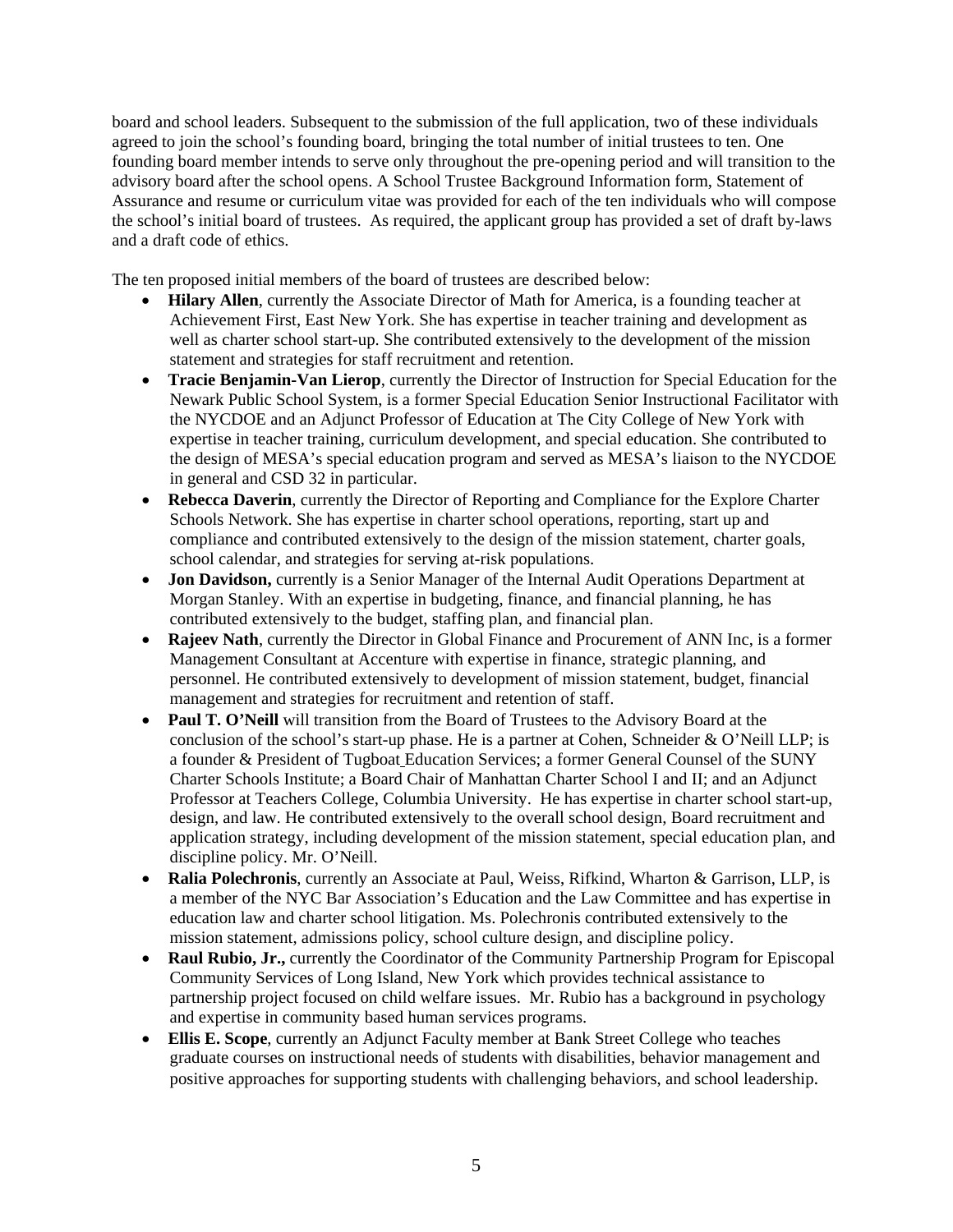Mr. Scope is a former Principal of the Jeffrey M. Rapport School, a high school for students with disabilities, and a former special education teacher.

• **Bill Short**, currently the Director of Arthur O. Eve Higher Education Opportunity Program (HEOP) at St. Lawrence University, is a former President of the statewide HEOP Professional Association. He has expertise in partnership building and college readiness and contributed extensively to development of mission statement and college readiness plan.

The founding group has identified an advisory board consisting of experienced individuals who will provide school's leadership and board of trustees with ongoing advice and support. The following individuals are named as members of the advisory board:

- **Richard Berlin** is the Executive Director of Harlem RBI and the Board Chair of DREAM Charter School. Mr. Berlin has experience in non-profit management, charter school start-up, charter school administration.
- **Stacey Gauthier** is Co-Principal of Renaissance Charter School. Ms. Gauthier has experience in charter school administration and operations.
- **Paul T. ONeill** will transition from the Board of Trustees to the Advisory Board at the conclusion of the school's start-up phase.

The founding group has proposed that the co-applicants and primary authors, Arthur Samuels and Pagee Cheung, serve as the Executive Director and School Principal respectively, stating that both are uniquely qualified to open, operate, and lead the charter school.

- **Arthur Samuels** holds a J.D. from Harvard Law School and an M.A. in Education Leadership Studies from Columbia University. He founded the College Guidance program at Williamsburg Charter High School and the College Bound Program at The Renaissance Charter High School for Innovation where he has been employed since 2010. He has a track record of successful program design, partnership building and project management.
- **Pagee Cheung** holds an M.A. in Secondary Math Education from Columbia University. As a teacher at Baruch College Campus High School and Harlem Village Academy High School, she had a 100% pass rate on the Integrated Algebra Regents Exam for every year she taught. She has also served as the Director of Operations, and now as the Dean of Instruction, at Brooklyn Ascend, which scored in the top ten of all charter schools on the 2011-2012 NYS assessments.

The organizational structure of MESA Charter High School is designed to maximize support for teachers by creating an Executive Director position to oversee the school as a whole and to allow the School Principal to focus entirely on teaching and learning. The Executive Director (ED) will report directly to the Board of Trustees (Board); serve as the "public face" or chief liaison between the school and its external stakeholders, such as parents, community leaders, and the authorizer; manage all operations; and oversee fundraising and development. The ED will hire and fire all staff, subject to consultation with and recommendation of the Principal for instructional and program staff.

The ED will supervise the Principal. The Principal as the instructional leaders will focus on curriculum and instruction and planning professional development. The Principal will supervise and evaluate all instructional and program staff including teachers, counselors, Instructional Coaches, and the Director of School Culture (DSC). The Principal ensures that the educational program meets the goals of the charter by coordinating the educational programs, professional development, curriculum design, and staff accountability.

The Director of Operations (DOO) is responsible for ensuring the effective management of the noninstructional functions of the school. The DOO manages admissions, facilities, student records, food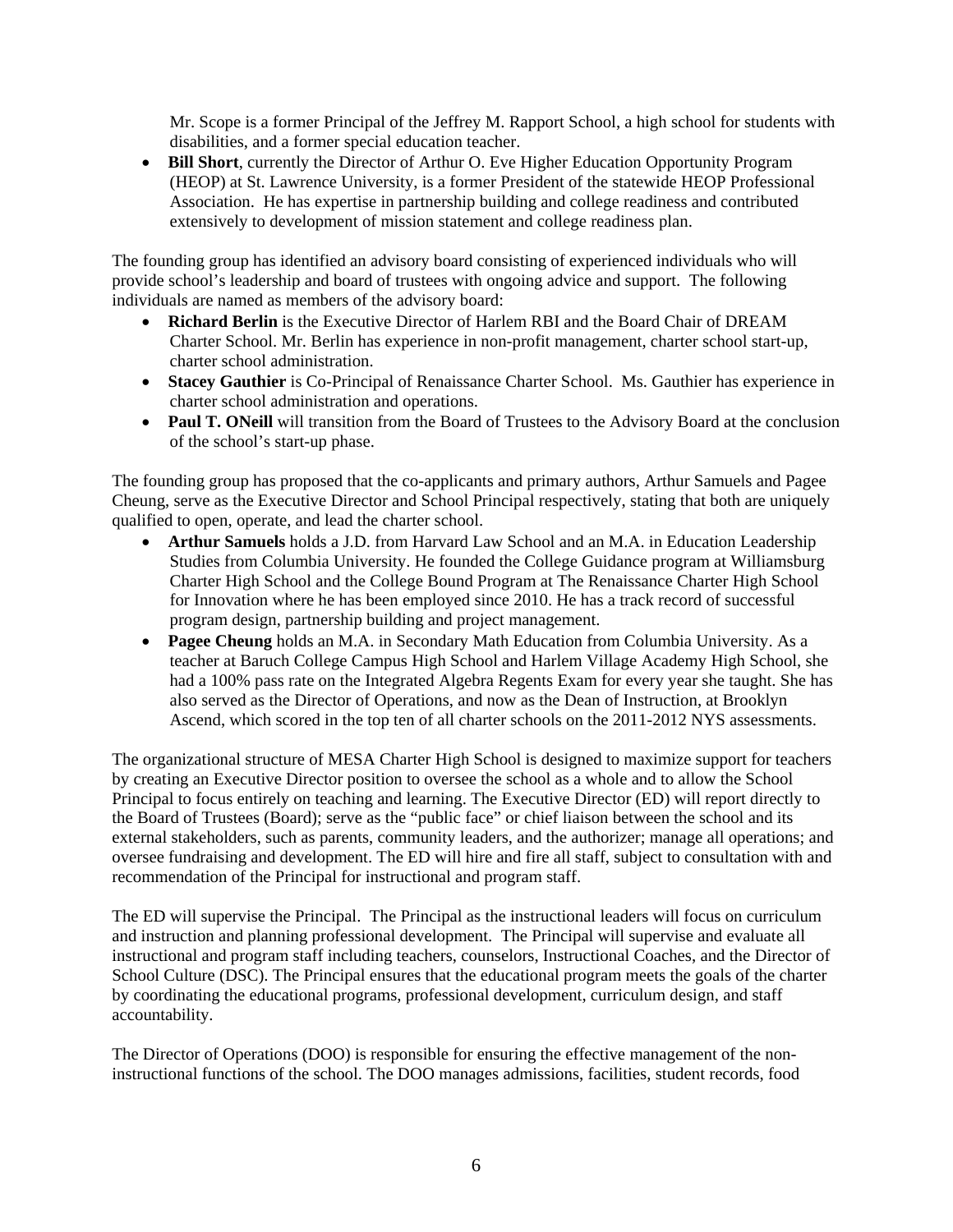services, the generation of required reports, and other operational and compliance responsibilities. The DOO will supervise and evaluate non-instructional, non-program staff.

MESA has incorporated into the school design several mechanisms to attract and retain high-quality teachers. For example, MESA will offer an average starting salary at MESA of \$62,000, nearly 10% higher than the DOE salary for a sixth year MA-level teacher, with a standard 3% raise each year for all teachers, and match up to 3% of an employee's contribution to their retirement plan for those employed with MESA for more than one year. MESA will also provide an opportunity for experienced, proven teachers to serve as department heads, grade leaders, coaches, or curriculum developers and receive an extra \$5,000 stipend. Additionally, MESA will offer competitive professional growth travel fellowships of \$4,000 each to teachers, counselors, and junior level staff for professional growth purposes, such as teacher language immersion program to improve foreign language skills.

MESA seeks to co-locate within an existing NYCDOE public school facility in CSD 32 and has pursued this possibility with NYCDOE Charter Schools Office staff. If DOE does not make public space available, MESA has identified a potentially viable private space within CSD 32.

# **Projected Fiscal and Programmatic Impact on District of Location**

The applicant group provided an analysis of the fiscal and programmatic impact of the proposed school on public and non-public schools in CSD 32, indicating that the fiscal impact of the Math, Engineering, and Science Academy (MESA) Charter High School on NYC Department of Education public schools is expected to be nominal (approximately 0.0346% of the total NYC Department of Education budget. The impact on student enrollment of other district and charter public and non-public schools in the Community School District is also expected to be minimal, as they expect to be an alternative for students who would otherwise go out of the district for high school. The applicant group stated they stated that they would be eager to share resources and successful practices with other schools in the district in the hope of having a mutually positive impact. In addition MESA hopes to co-locate with minimal impact.

The New York State Education Department ("Department") also conducted additional analysis on the projected fiscal impact of the Math, Engineering, and Science Academy (MESA) Charter High School on its district of residence, the New York City School District ("NYCSD"), summarized below.

| Year    | <b>Number of</b><br><b>Students</b><br><b>Enrolled in</b><br><b>Charter</b><br><b>Schools</b><br>Per Year <sup>1</sup> | <b>Charter</b><br><b>School Basic</b><br>Tuition Rate <sup>2</sup> | <b>Total Charter</b><br><b>School Basic</b><br><b>Tuition Only</b> | <b>Estimated</b><br><b>District Special</b><br><b>Education</b><br>Payment $1$ | <b>Total District</b><br><b>General Fund</b><br>Budget <sup>3</sup> | Percent<br>0f<br><b>District</b><br><b>Budget</b> |
|---------|------------------------------------------------------------------------------------------------------------------------|--------------------------------------------------------------------|--------------------------------------------------------------------|--------------------------------------------------------------------------------|---------------------------------------------------------------------|---------------------------------------------------|
| 2013-14 | 125                                                                                                                    | \$15,089                                                           | \$1,886,125                                                        | \$155,850                                                                      | \$19,724,841,088                                                    | 0.010%                                            |
| 2017-18 | 500                                                                                                                    | \$17,903                                                           | \$8,951,500                                                        | \$436,380                                                                      | \$19,724,841,088                                                    | 0.048%                                            |

The calculations above assume charter school basic tuition rates in the charter period (2013-14 thru 2017- 18) based on a trend analysis provided by the Department's State Aid Office. In order to conservatively

<sup>&</sup>lt;sup>1</sup> Source: MESA Cherter School Application <sup>1</sup> Source: MESA Charter School Application  $\frac{2}{3}$  Source: Education Law 82856(1)(0)(iii) and

<span id="page-7-1"></span><span id="page-7-0"></span><sup>&</sup>lt;sup>2</sup> Source: Education Law §2856(1)(a)(iii) and NYS Education Department Office of State Aid Charter School Basic Tuition Rate Analysis, October 2012.

<span id="page-7-2"></span><sup>&</sup>lt;sup>3</sup> Source: New York City DOE Financial Status Report September 2012; [http://schools.nyc.gov/Offices/DBOR/FSR/default.htm.](http://schools.nyc.gov/Offices/DBOR/FSR/default.htm)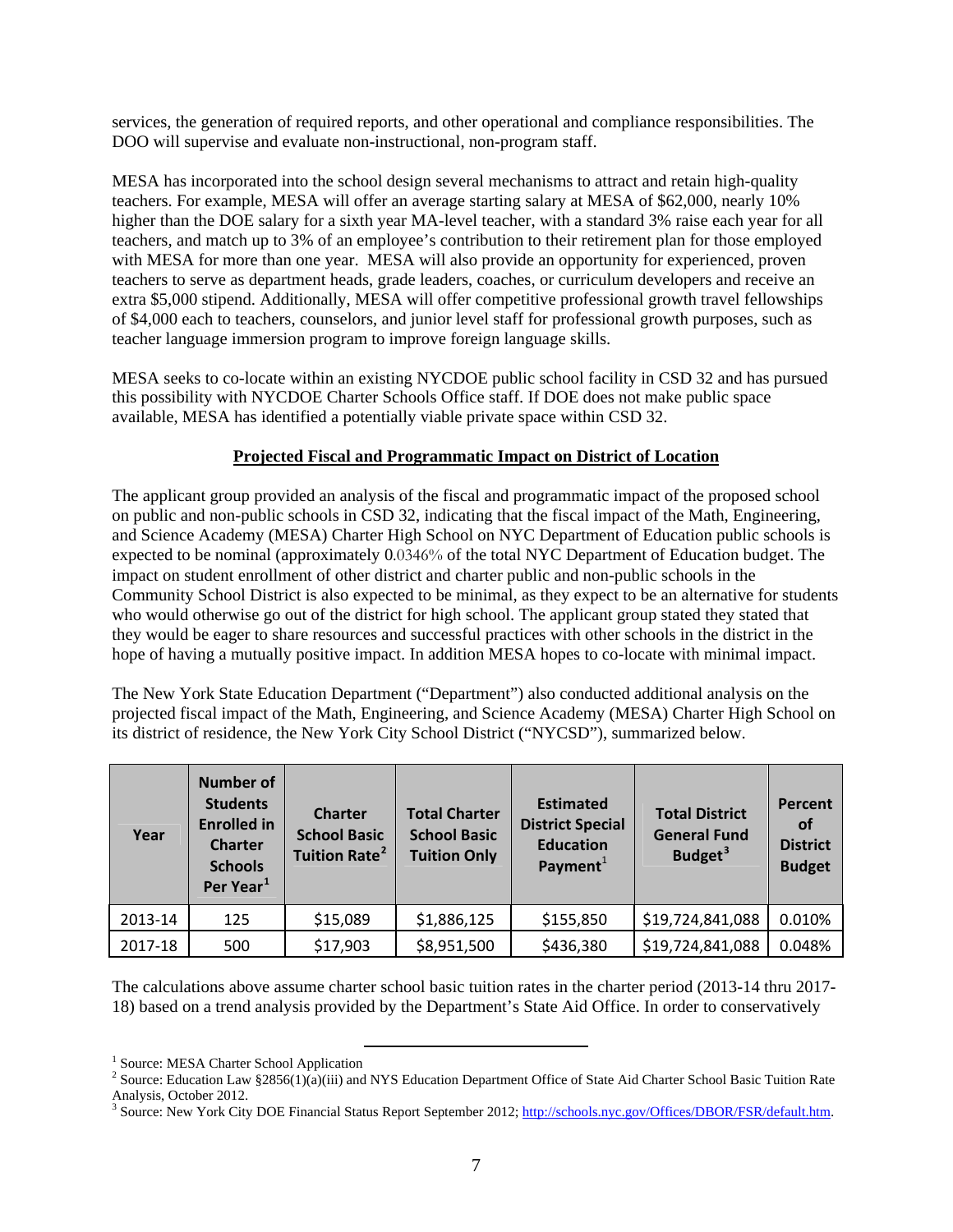avoid underestimating the fiscal impact that the charter school will have on the district going forward, the Department is assuming no growth in the NYCSD budget during the duration of the school's charter.<sup>[4](#page-8-0)</sup>

It should be noted that, given the nature of district-based per-pupil funding, the estimates made by the Department in conducting this analysis are subject to unpredictable financial fluctuations. For forecasting purposes, the fiscal impact of this charter school on the district in which it will be located assumes that: there will be no fluctuations in the grade levels served by existing charter schools over the course of the charter term; the charter school will be able to meet its projected maximum enrollment; all students will come from NYCSD; and, all students will attend every day for a 1.0 FTE.

The specifics of the school's enrollment composition are still unavailable; however, the Department acknowledges that the programmatic and fiscal impact of the proposed charter school on other public and private schools in the same area will also be influenced by the proportion of charter school enrollees that would have attended a same-district public or private school had it not been for the presence of this charter school.

Below, for your reference, please find additional data on New York City Community School District 32.<sup>[5](#page-8-1)</sup>

| <b>Enrollment Data</b>                          | $CSD$ 32 |  |
|-------------------------------------------------|----------|--|
| <b>Total District Enrollment:</b>               | 14,994   |  |
| <b>Grade 9 through 12 Enrollment:</b>           | 8,476    |  |
| <b>White:</b>                                   | 1%       |  |
| <b>Black/African-American:</b>                  | 23%      |  |
| <b>Hispanic/Latino:</b>                         | 74%      |  |
| <b>American Indian/Alaskan Native:</b>          | $0\%$    |  |
| <b>Asian/Native Hawaiian/Pacific</b>            | 2%       |  |
| Islander:                                       |          |  |
| <b>Free/Reduced Priced Lunch:</b>               | 90%      |  |
| <b>English Language Learners:</b>               | 20%      |  |
| <b>Students with Disabilities:</b> <sup>6</sup> | 13.6%    |  |
| <b>Graduation Rate</b>                          | $CSD$ 32 |  |
| <b>2007 Graduation Cohort:</b>                  | 50%      |  |

#### **New York City Community School District 32**

<span id="page-8-0"></span> <sup>4</sup> Additional notes: While the school has included other federal grants and/or funds that may flow through the district to be received by the school in its proposed budget, this analysis does not account for these sources of potential revenue, nor does it include the value of certain services (e.g., transportation) that the district is required to provide the charter school. However, the analysis also does not account for district per-pupil expense and overall resource savings that are likely to result from a reduction in the number of students attending district public schools attend the nonpublic schools located in the school district. 5 <sup>5</sup> Source: 2010-2011 New York State School Report Card

<span id="page-8-1"></span><sup>(</sup>[https://reportcards.nysed.gov/view.php?schdist=district&county=none&year=2011\)](https://reportcards.nysed.gov/view.php?schdist=district&county=none&year=2011); 2011-2012 state assessment data for Grades 3 through 8 English language arts and mathematics [\(http://www.p12.nysed.gov/irs/ela-math/](http://www.p12.nysed.gov/irs/ela-math/)); 2007 cohort graduation rates

<span id="page-8-2"></span>[<sup>\(</sup>http://www.p12.nysed.gov/irs/pressRelease/20120611/home.html\)](http://www.p12.nysed.gov/irs/pressRelease/20120611/home.html).<br><sup>6</sup> Source: Special Education School District Data Profile for 2010-11<http://eservices.nysed.gov/sepubrep/>. This figure is the available city-wide classification rate: the ratio of the count of school-age students with disabilities (ages 4-21) to the total enrollment of all school-age students in the school district, including students who are parentally placed in nonpublic schools located in the school district. The numerator includes all school-age students for whom a district has Committee on Special Education (CSE) responsibility to ensure the provision of special education services. The denominator includes all school-age students who reside in the district. In the case of parentally placed students in nonpublic schools, it includes the number of students who attend the nonpublic schools located in the school district. Source data are drawn from the Student Information Repository System (SIRS) and from the Basic Education Data System (BEDS).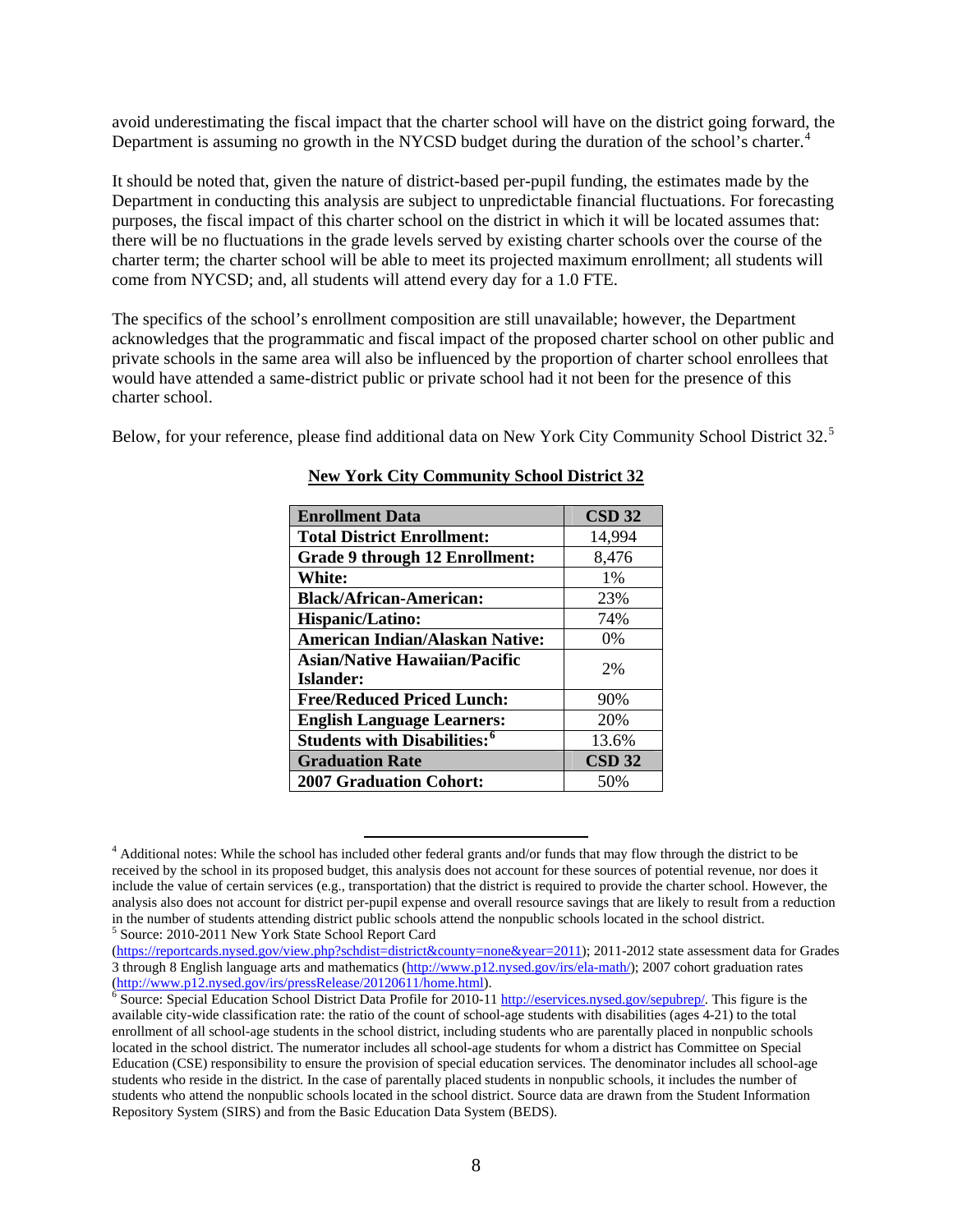| Grades 9-12 (2007 cohort) State Assessments |     |  |  |  |
|---------------------------------------------|-----|--|--|--|
| $\frac{6}{6}$ proficient)                   |     |  |  |  |
| <b>English Language Arts</b>                | 61% |  |  |  |
| <b>Mathematics</b>                          | 61% |  |  |  |

#### **Public Hearing and Public Comment**

As required by the Charter Schools Act, the New York City Department of Education (NYCDOE) held a hearing on Tuesday, August 28, 2012 to solicit comments from the community concerning Math, Engineering, and Science Academy (MESA) Charter High School. No comments in support or in opposition from community members were provided.

The Department directly notified the Chancellor of the NYCDOE, as well as public and private schools in the region, of the charter school application and issued an open call for written public comment via the State Education Department Charter School Office website. The Chancellor was contacted by letter and invited to comment directly. Chancellor Walcott submitted a letter in support of the Math, Engineering, and Science Academy (MESA) Charter High School, noting, "The NYCDOE found this proposal to be well-designed and features a rigorous educational model. Chancellor Dennis Walcott recommends this charter application to support the children of New York City. There is need for higher quality high school seats in District 32 and we will work with the applicant on space availability in their identified CSD, if available."

# **Application Review Process**

On January 3, 2012, as required by the New York State Charter Schools Act, the New York State Education Department (the "Department") released the 2012 Request for Proposals ("RFP") to Establish Charter Schools Authorized by the Board of Regents. The charter school application process utilized by the Board of Regents and the Department during the 2012 RFP cycle is multi-stage and designed to ensure that any charter school applicant presented to the Board of Regents for possible approval demonstrates a detailed and complete school design plan that:

- includes a clear plan to meet or exceed enrollment and retention targets for students with disabilities, students who are English language learners, and students who are eligible to participate in the federal free reduced-price lunch program;
- provides evidence of public outreach that conforms to the process prescribed by the Regents for the purpose of soliciting and incorporating community input regarding the proposed charter school;
- meets all requirements set forth in the Charter Schools Act as well as all other applicable laws, rules, regulations;
- demonstrates the ability to operate the school in an educationally and fiscally sound manner;
- is likely to improve student learning and achievement and materially further the purposes of the Act; and
- would have a significant educational benefit to the students expected to attend the proposed charter school.

In addition, the applicant group and founding board of trustees must demonstrate appropriate knowledge, capacity, and abilities to effectively create, maintain, and oversee a high-quality charter school.

During 2012 Round 2, 54 letters of intent were received in June 2012 and, after an initial review process, 37 applicants were invited to submit full applications. The Department received 25 full applications, including the application for Math, Engineering, and Science Academy (MESA) Charter High School.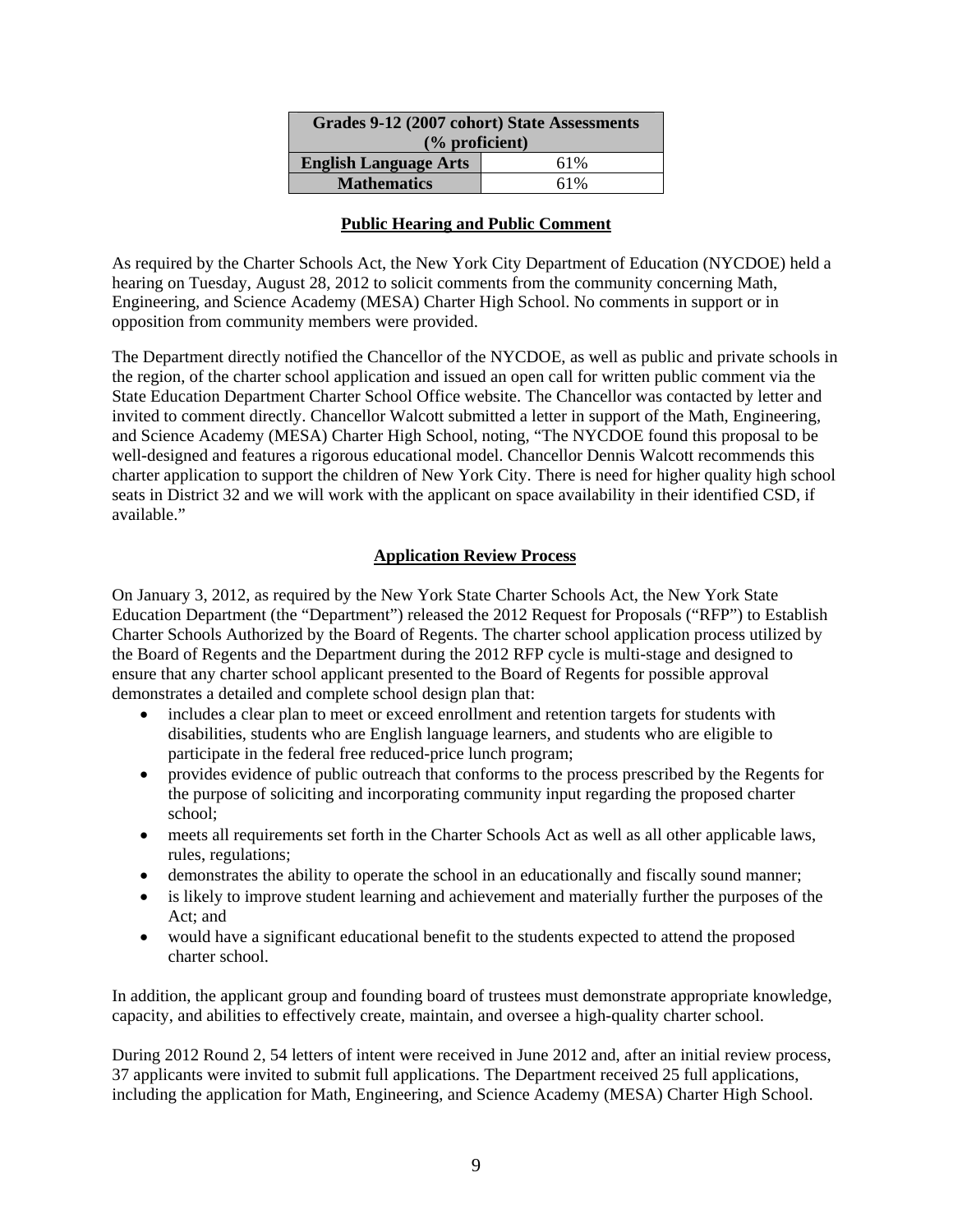To assess whether to recommend approval or denial of the charter application to the Board of Regents, the Department established multi-person review panels to thoroughly evaluate each full application. Each of these panels was comprised of professional expert consultants, peer reviewers who are school leaders and educators active in charter and public schools in New York, as well as qualified Department staff members. The review panel members reviewed, rated, and commented on each section of the application according to the criteria published in the Application Kit.

Department staff conducted a two-hour capacity interview with the seven initial board members of the proposed school and one additional founding group member, on Tuesday, September 18, 2012. Questions posed to the proposed initial trustees included general questions around New York State Charter School Law, roles and responsibilities of the school community and the board to the community and various stakeholder groups as well to as the Board of Regents as authorizer. To fully understand the proposed academic program, governance role and fiscal viability of the proposed school, targeted questions were asked to clarify information provided in the full application.

The responses demonstrated adequate knowledge and grasp of key areas. Members of the applicant group as a whole and individually demonstrated knowledge of the charter school application and the proposed school. Structures, systems, protocols and procedures are in place to permit the board to effectively govern the school. The applicants addressed questions posed with specific and detailed information that presented a clear, realistic picture of how the school expects to operate.

# **Findings**

Based on the comprehensive review of the application and of the applicant, founding group, and proposed board of trustees, the Department makes the following findings:

- 1. The charter school described in the application meets the requirements of Article 56 of the Education Law (as amended) and other applicable laws, rules, and regulations.<sup>[7](#page-10-0)</sup> This finding is based on the following (among other things):
	- the applicant has included in the application the information required by  $\S 2851(2)$
	- the proposed charter school would meet or exceed enrollment and retention targets, as prescribed by the NYS Board of Regents,<sup>[8](#page-10-1)</sup> of students with disabilities, English language learners, and students who are eligible applicants for the federal free and reduced price lunch program as required by Education Law subdivision 2852(9-a)(b)(i)
	- the applicant has conducted public outreach to solicit community input regarding the proposed charter school and to address comments received from the impacted community concerning the educational and programmatic needs of students in conformity with Education Law subdivision  $2852(9-a)(b)(ii)$ .
- 2. The applicant has demonstrated the ability to operate the proposed charter school in an educationally and fiscally sound manner.<sup>§</sup> This finding is based on the following (among other things):

 $^7$  Education Law §2852(2)(a).

<span id="page-10-1"></span><span id="page-10-0"></span><sup>&</sup>lt;sup>8</sup> Note, the data upon which to base the enrollment and retention targets mandated by the amendments to the Act was not available at the time the statute mandated the RFP be issued. As a result, the Department evaluated the plans for student enrollment, recruitment, and retention plans of each class of student referenced in the amendments to the Act such that the Department could make the determination that the applicant would meet or exceed the enrollment and retention targets when developed. During the first year of the charter term, the Department will develop such targets and incorporate these targets into the school's charter agreement performance expectations.

<span id="page-10-2"></span> $9$  Education Law  $$2852(2)(b)$ .